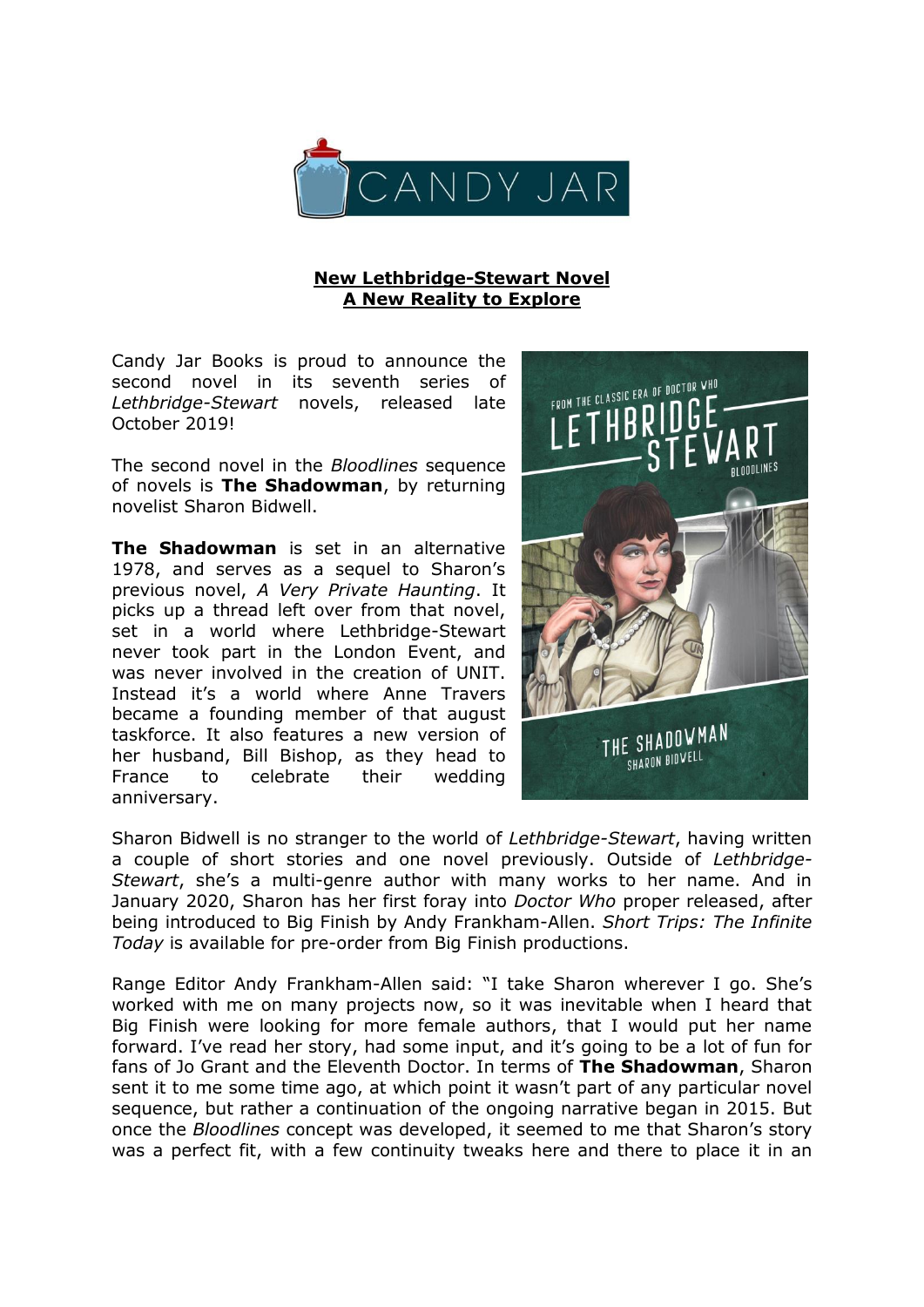alternative reality in which the events of *A Very Private Haunting* still happened – more or less as featured in that novel."

Author Sharon Bidwell said: "Some stories feel unfinished. When I wrote *A Very Private Haunting*, I left a few threads I was unsure I would ever pick up again. I already had the title of the book long figured out together with my basic idea when asked to write another novel in the range. My book, to once again feature Anne Travers, couldn't have come together more perfectly, though with consequences I never imagined at the beginning. **The Shadowman** features a returning character from *A Very Private Haunting*, which allowed me to play with someone who comes across as a thoroughly nasty character, though I see a greater depth to him. I'm a multi-genre writer, though I tend to gravitate back to what I call dark fiction, and there's definitely darkness in **The Shadowman**. I'm finishing some lighter projects at present intending to work on my first horror novel in the new year after completing some preliminary notes and research, so going through **The Shadowman** again recently has been very useful in that regard."

The cover is by a new artist to the *Lethbridge-Stewart* range, Paul Cowan.

Paul said: "Joining the team at Candy Jar is quite literally a dream come true. I get to illustrate stories featuring much-loved characters from my childhood. I have the honour of seeing my work adorn the covers of some quite wonderful stories by a very talented team of writers, many of whose works line the bookshelves in my studio. I get to join a list of hugely talented artists I admire and who have been major influences on my life and work. But best of all, I get to finally work with my friend, something that's been long overdue."

Shaun Russell, head of publishing at Candy Jar, said: "I've known Paul for thirty years. He's a great artist with a flair for almost any style. He is particularly wellknown for his beautifully illustrated trading cards and TV tie-in comic strips. When the opportunity for him to do a cover came up, I could think of no one better to tackle the Shadowman."

Paul continues: "With the cover to **The Shadowman**, I wanted to evoke the feeling of 1970s *Doctor Who*. I knew I wanted to homage the Pertwee years, so the illustration of Anne Travers was very much based on the character of Section Leader Shaw from *Inferno*, whilst the background should be instantly recognisable to any true *Doctor Who* fan. The **Shadowman** himself is actually straight out of one of my own nightmares and when Shaun described the character to me, I knew immediately how he should appear. I used pen and ink with a base wash of alcohol marker, embellished with coloured polychromous pencils and white ink for highlights. I then added lighting effects in Paint Shop Pro, which is my go-to software of choice. It's a relatively new style for me and something I'm still trying to perfect."

Paul, who has MS, is raising money for the Multiple Sclerosis Society. If you visit <https://www.justgiving.com/fundraising/artrelief> and donate £5 your name will go into a hat and the winner, chosen at random, will get a hand-drawn A4